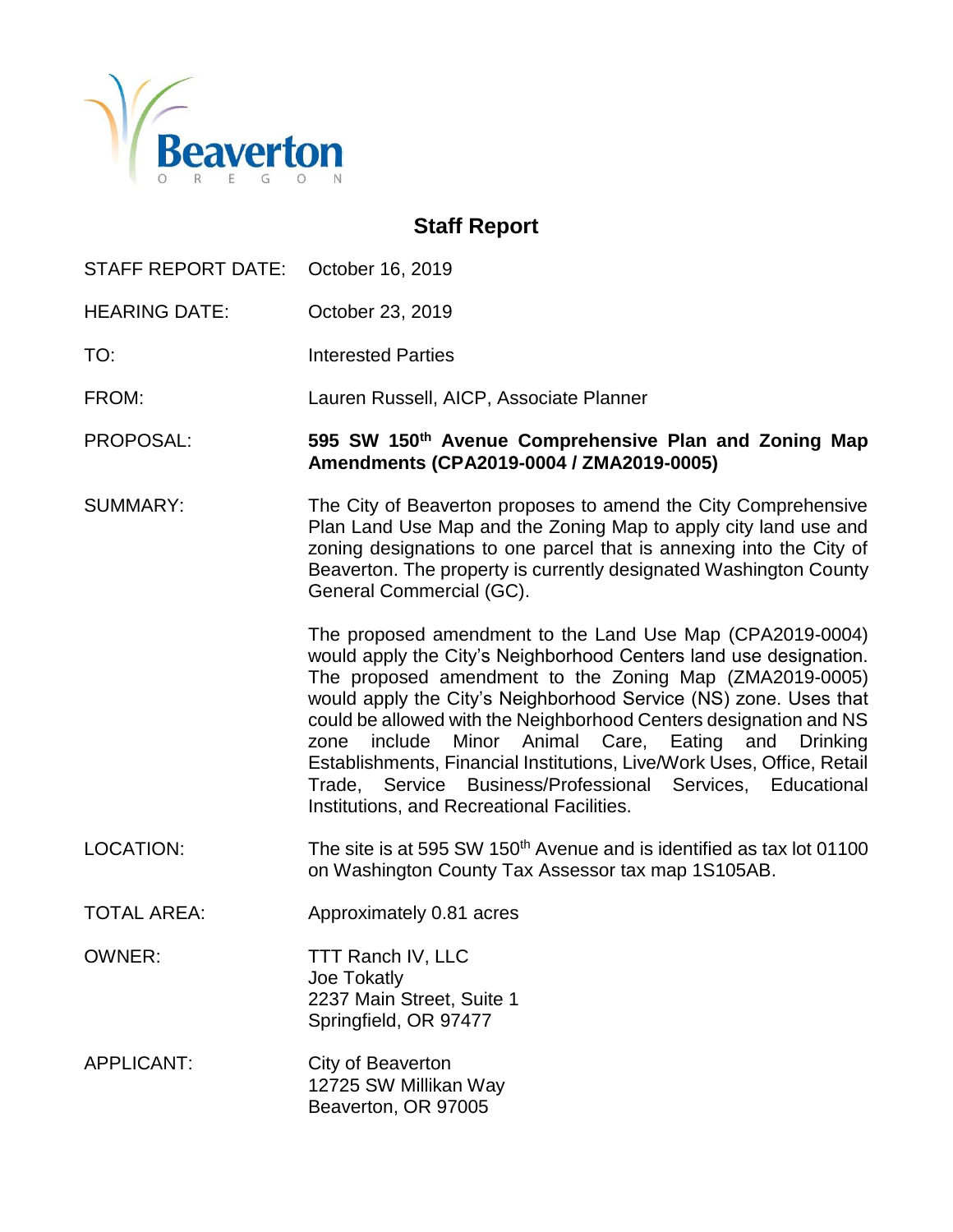### APPROVAL CRITERIA: Comprehensive Plan Section 1.5.1.B and Development Code Section 40.97.15.4.C

### DECISION: **Recommendation of APPROVAL of 595 SW 150th Avenue Comprehensive Plan and Zoning Map Amendments CPA2019-0004 / ZMA2019-0005**

Planning Commission approval would be forwarded as a recommendation to City Council to adopt an ordinance applying the Neighborhood Centers land use designation and the Neighborhood Service zoning district to the subject parcel, effective 30 days after adoption of the proposed ordinance or upon the effective date of the related annexation, whichever occurs later.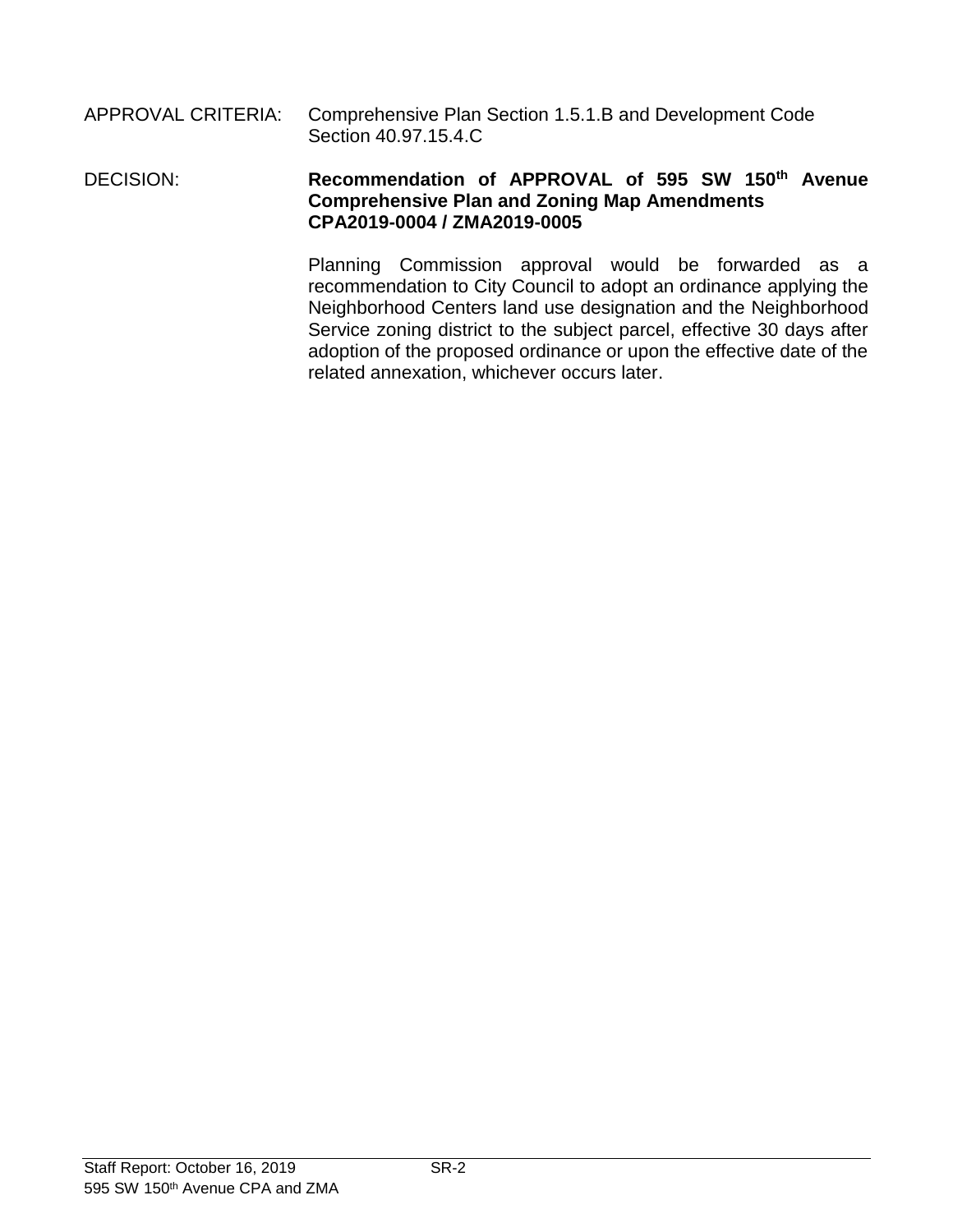## **BACKGROUND**

CPA2019-0004 proposes an amendment of the Land Use Map and ZMA2019-0005 proposes an amendment of the Zoning Map. The amendments are requested to apply a City land use designation and zoning to a parcel being annexed into the City through a separate but concurrent process. The parcel currently carries Washington County's General Commercial designation, as depicted on the County's Sunset West Community Plan Map.

The Washington County-City of Beaverton Urban Planning Area Agreement (UPAA) states in Section V.B that:

*Upon annexation, the CITY shall initiate changes to the Comprehensive Plan land use and zoning designations corresponding as closely as possible to designations already adopted by the COUNTY. The CITY shall maintain a list of COUNTY land use designations and the corresponding CITY comprehensive plan and zoning designations. If a property is subject to a concept, neighborhood, of community plan adopted by the CITY, the CITY shall apply the applicable CITY comprehensive plan and zoning designations upon annexation. In addition, the COUNTY shall advise the CITY of adopted policies that apply to the annexed area.*

Table 1 in Section 1.5.2 of the Comprehensive Plan was adopted pursuant to UPAA Section V, which requires the City to maintain a list of corresponding County-to-City plan and zone designations where the decision to apply a specific Land Use Map designation is made under land use standards that do not require interpretation or the exercise of policy or legal judgment. Comprehensive Plan Section 1.5.2.A states that County land use districts not consistent with Table 1 and associated footnotes shown shall be subject to a Type 3 discretionary process. Table 1 does not contain any County commercial land use districts. Therefore, a discretionary process is required to determine the corresponding City plan and zone designations for the subject parcel zoned County General Commercial.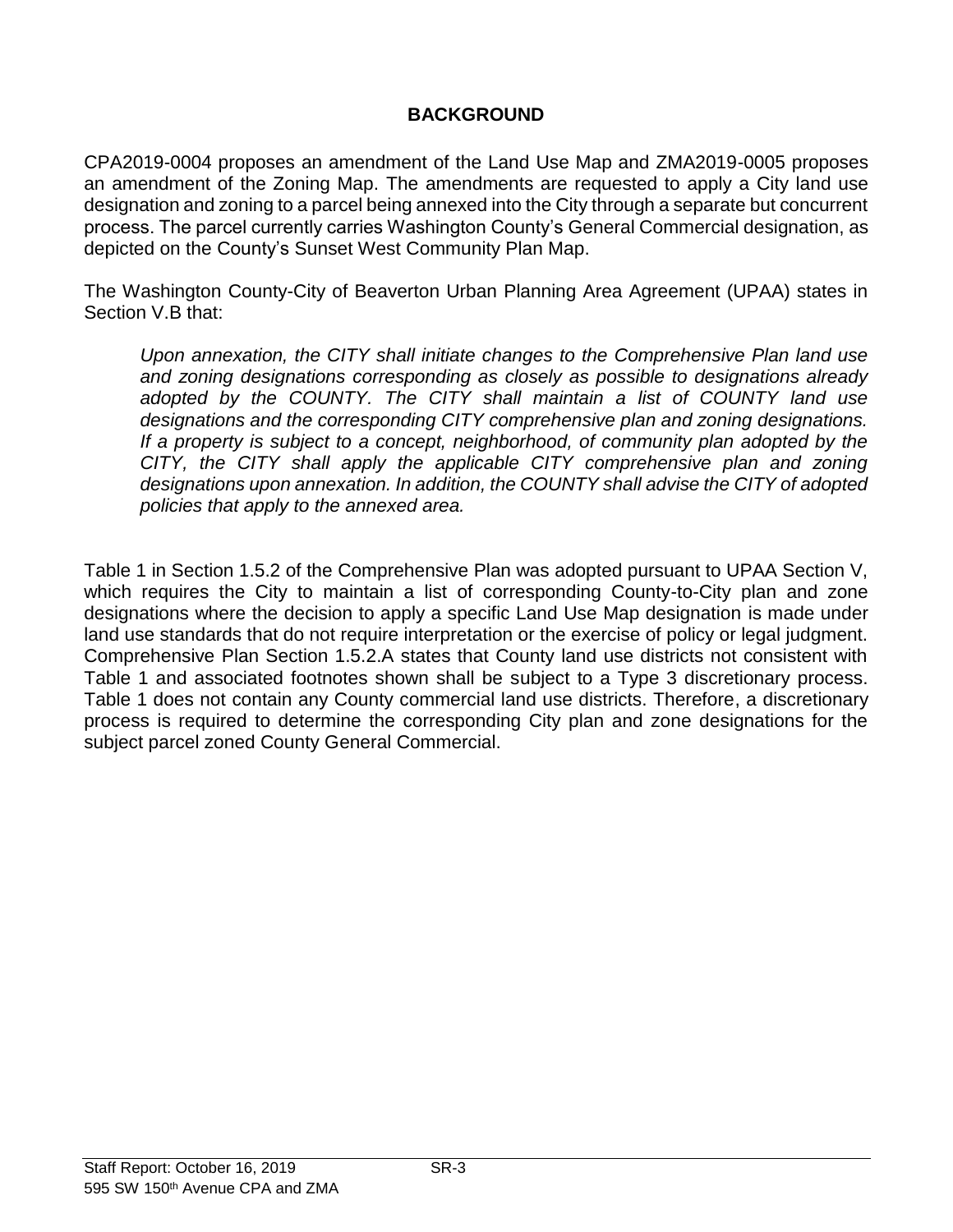## **TABLE OF CONTENTS**

| Attachment A: CPA2019-0004 Comprehensive Plan Map Amendment | <b>CPA-1 – CPA-6</b> |
|-------------------------------------------------------------|----------------------|
| Attachment B: ZMA2019-0005 Zoning Map Amendment             | $ZMA-1 - ZMA-4$      |
| <b>Attachment C: Conclusion</b>                             | $C-1$                |

## **Exhibits**

## **Exhibit 1. Materials Submitted by Staff**

Exhibit 1.1 Vicinity Map (page SR-5)

## **Exhibit 2. Public Comment**

- Exhibit 2.1 Email from David West, received September 30, 2019
- Exhibit 2.2 Letter from Joe Tokatly, received October 9, 2019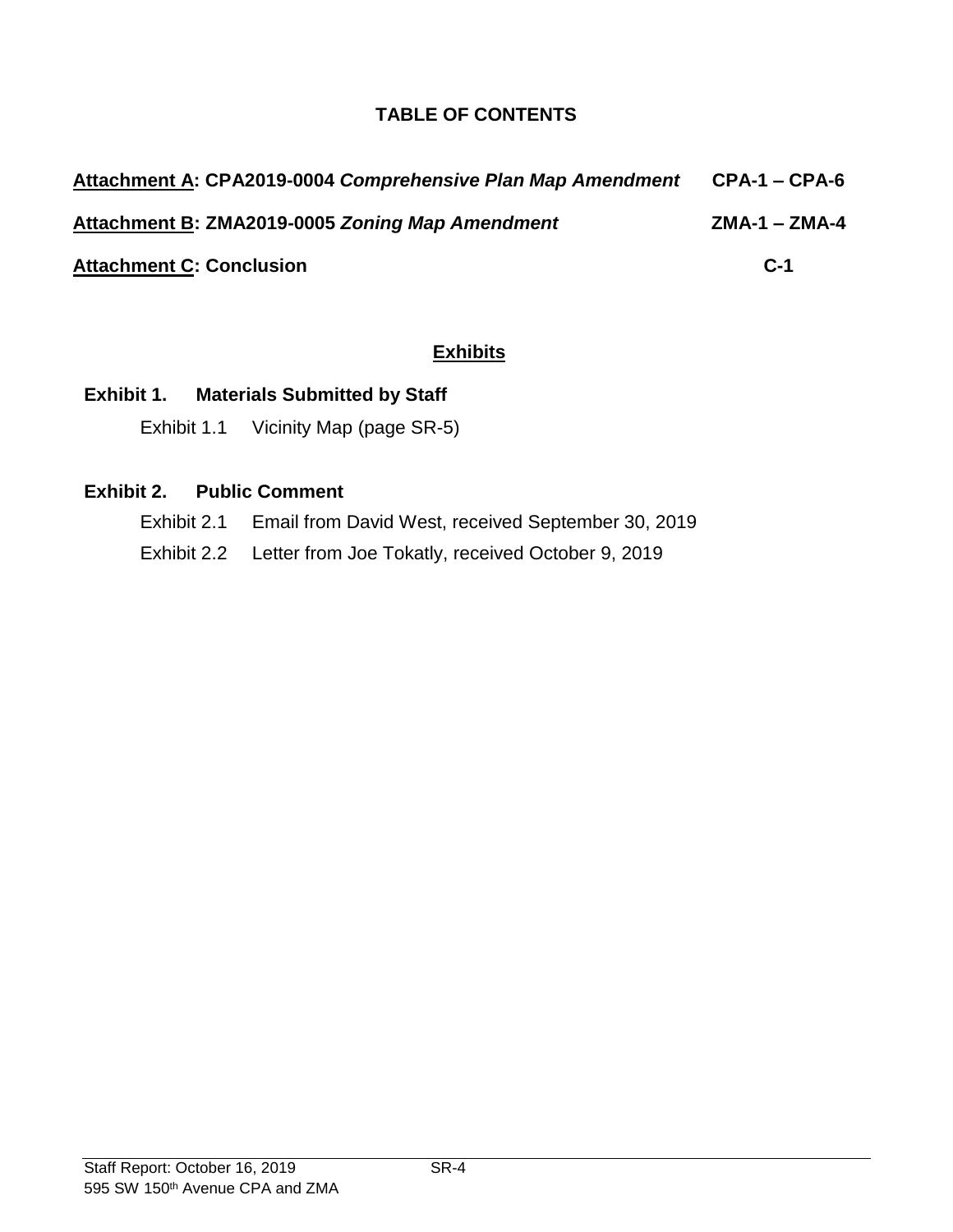

**Planning Division**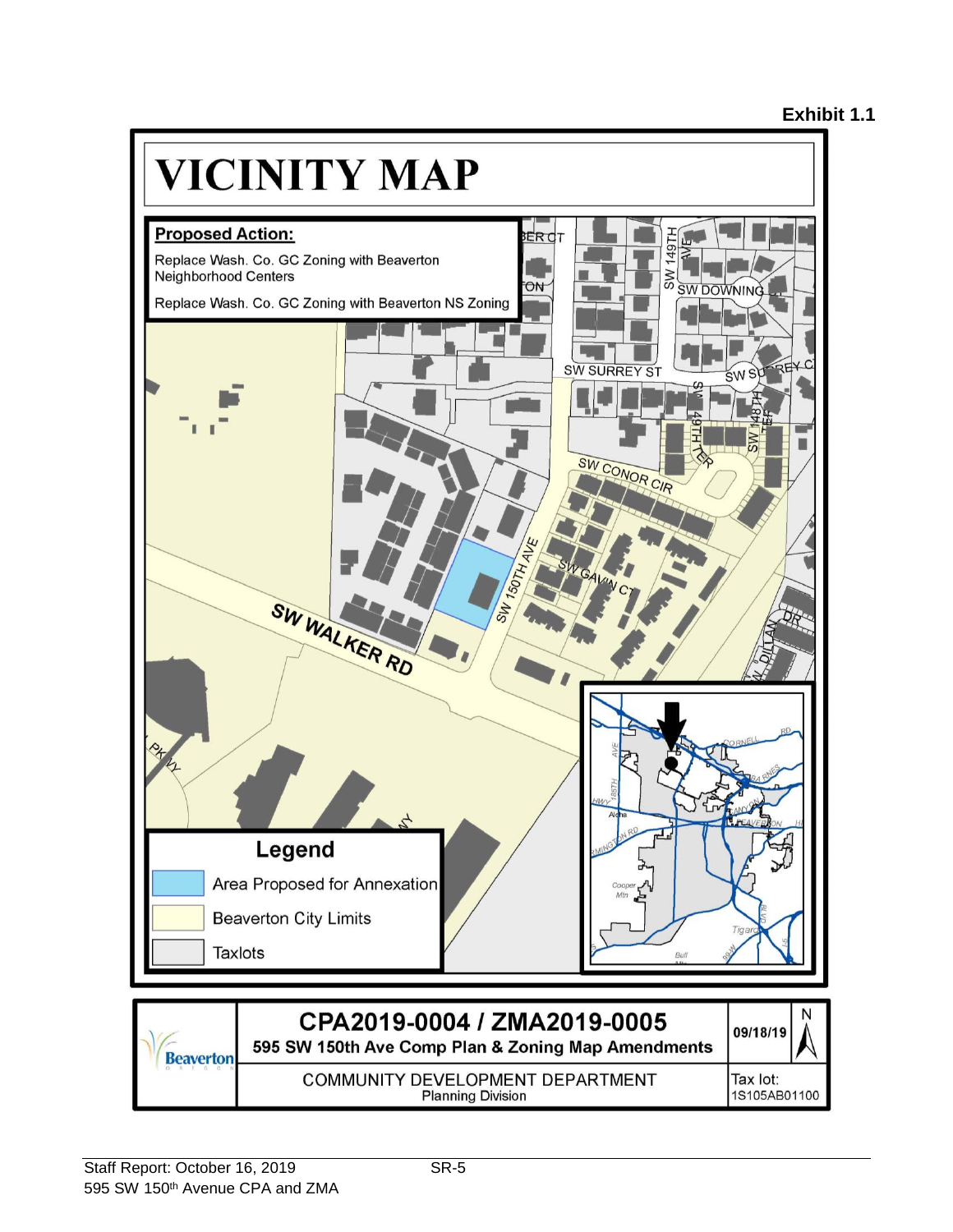#### **CPA2019-0004 ANALYSIS AND FINDINGS FOR COMPREHENSIVE PLAN MAP AMENDMENT APPROVAL**

### **Section 1.3 Amendment Procedural Categories**

*Quasi-Judicial Amendments are amendments to a Land Use Map designation as it applies to specific parcels or that applies to a small number of individuals or properties or locations.*

FINDING:

The proposed amendment is to apply a City land use designation to a specific parcel that is being annexed into the City through a separate but concurrent process.

**Therefore, staff finds that the proposal satisfies Comprehensive Plan Section 1.3. for quasi-judicial Comprehensive Plan Amendments.**

#### **Section 1.4.2 Quasi-Judicial Amendments**

- *A. Notice of the initial hearing shall be provided as follows:*
	- *1. By mailing the required inter-agency DLCD notice to DLCD, Metro, and Washington County at least thirty-five (35) calendar days prior to the initial hearing;*
	- *2. By mailing the required inter-agency DLCD notice to the chair(s) of any Cityrecognized Neighborhood Association Committee (NAC) or County-recognized Citizen Participation Organization whose boundaries include the property for which the change is contemplated, and the Chair of the Beaverton Committee for Community Involvement at least thirty-five (35) calendar days prior to the initial hearing;*
	- *3. By publication of a notice with the information specified in 1.4.2.B.1., 2., 3., and 4. in a newspaper of general circulation within the City;*
	- *4. By posting notice with the information specified in 1.4.2.B. at Beaverton City Hall and the Beaverton City Library;*
	- *5. By mailing notice with the information specified in 1.4.2.B. to property owners included in the proposed change area, if applicable, and within an area enclosed by lines parallel to and 500 feet from the exterior boundary of the property for which the change is contemplated; and*
	- *6. By placing notice with the information specified in 1.4.2.B. on the City's website.*

*Notice required by Oregon Revised Statutes (ORS 227.186, also known as Ballot Measure 56) shall be provided, when applicable. ORS 227.186(6) specifies notice requirements for city-initiated amendments related to Periodic Review.*

*Hearing notices required by numbers 3. through 6. of this subsection shall be given*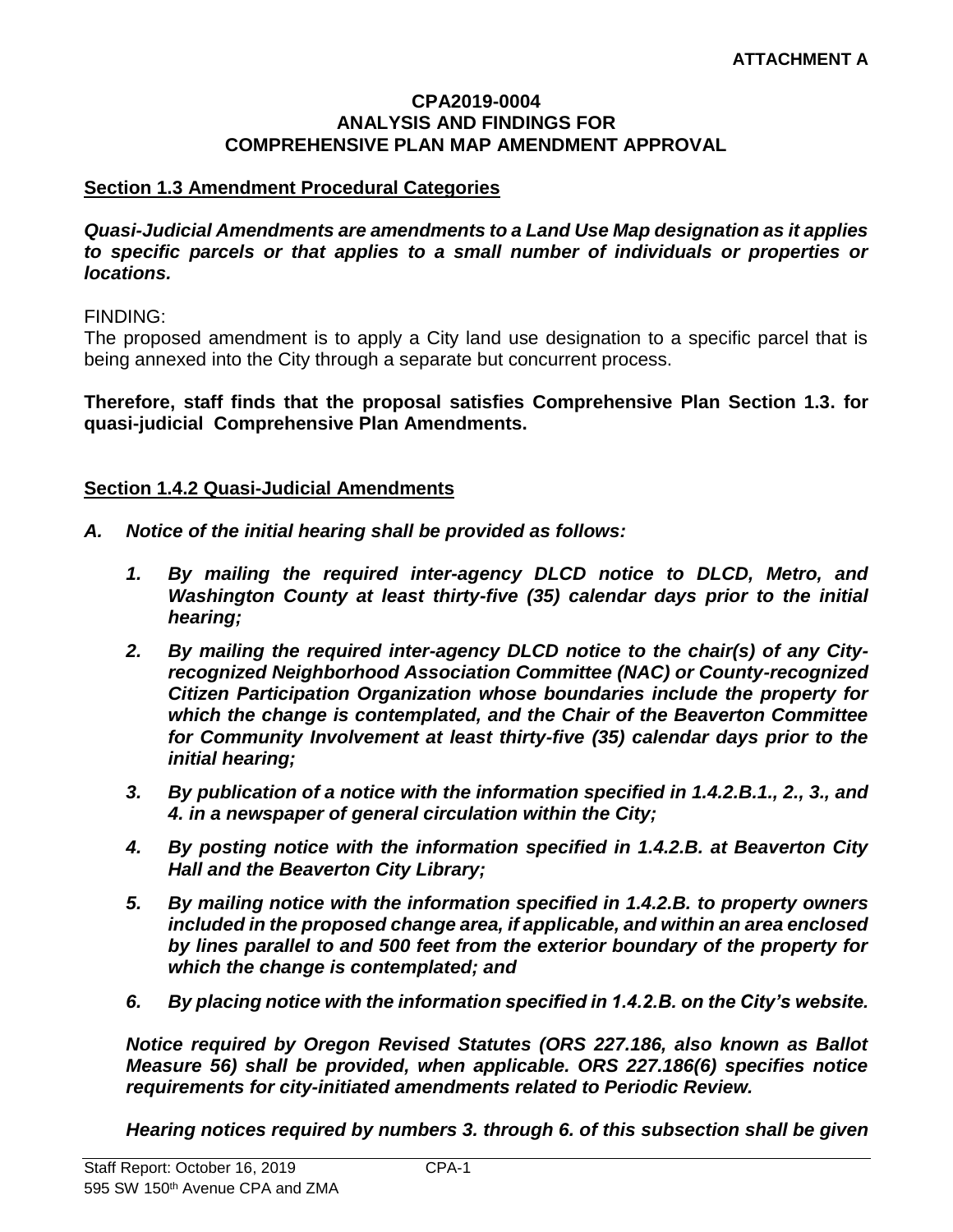### *not less than twenty (20) and not more than forty (40) calendar days prior to the date of the initial hearing.*

## FINDING:

Notice of the initial hearing for the proposed discretionary map amendment was provided to DLCD on September 18, 2019, which was 35 days prior to the initial hearing. A copy of the DLCD notice was mailed that same day to Metro, Washington County, the Chair of the Five Oaks/Triple Creek NAC, the Chair of Community Participation Organization 1, and the Chair of the Beaverton Committee for Community Involvement. Notice was published in the Beaverton Valley Times on September 26, 2019, which was 27 days prior to the initial hearing. Notice was mailed to the required parties, posted at City Hall and the City Library, and placed on the City's website on September 26, 2019, which was 27 days prior to the initial hearing.

- *B. Notice required by subsection 1.4.2.A.4. and 5. shall:*
	- *1. State the date, time, and location of the hearing, and the hearings body;*
	- *2. Explain the nature of the application and the use or uses, which could be authorized;*
	- *3. Include the case file number, title, or both of the proposed ordinance to be considered at the time of the hearing;*
	- *4. List the applicable criteria from the Comprehensive Plan by section number that apply to the application at issue;*
	- *5. State that a copy of the application, all documents and evidence submitted by or on behalf of the applicant, and applicable criteria are available for inspection at no cost and will be provided at reasonable cost and include the days, times, and location where available for inspection;*
	- *6. State that a copy of the staff report will be available for inspection at no cost at least seven (7) calendar days prior to the hearing and will be provided at reasonable cost and include the days, times, and location where available for inspection;*
	- *7. Include the name and phone number of the City staff person assigned to the application from whom additional information may be obtained;*
	- *8. State that failure of an issue to be raised in a hearing, in person or by letter, or*  failure to provide statements or evidence sufficient to afford the Planning *Commission an opportunity to respond to the issue precludes appeal to the City Council and the Land Use Board of Appeals based on that issue;*
	- *9. Include a general explanation of the requirements for submission of testimony and procedure for conduct of the hearing; and*
	- *10. Set forth the street address or other easily understood geographical reference to the subject property, and include a map, if applicable.*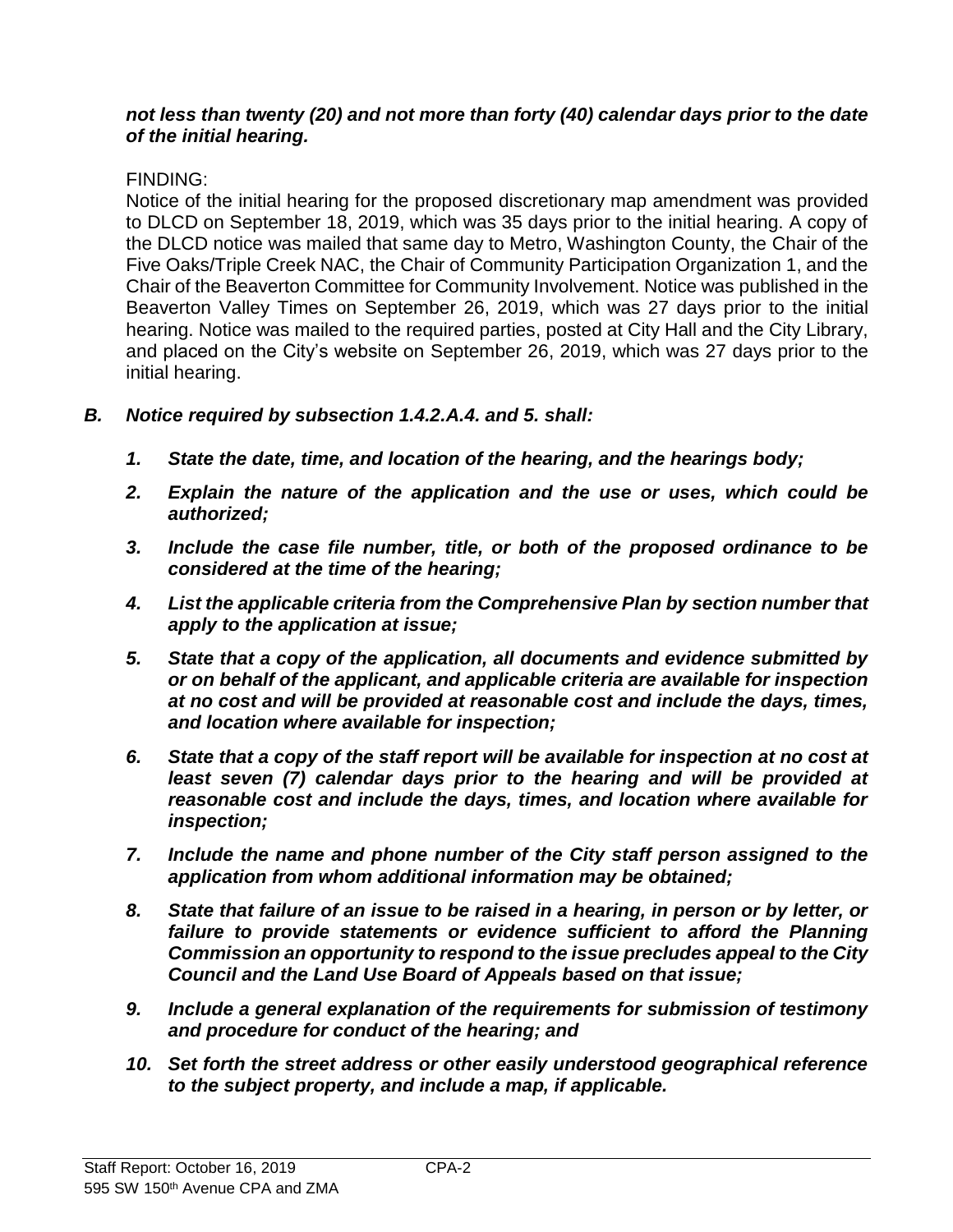FINDING:

All notices for the proposed discretionary map amendment contained the information listed in subsection 1.4.2.B, above.

**Therefore, staff finds that the proposal satisfies Comprehensive Plan Section 1.4.2 for quasi-judicial Comprehensive Plan Amendments.**

## **Section 1.5.1 Criteria for Legislative and Quasi-judicial Comprehensive Plan Amendments**

- *B. The following criteria apply to all annexation-related quasi-judicial Comprehensive Plan Amendments.*
	- *1. In applying the most appropriate Comprehensive Plan designation, the decision-making authority shall use the relevant criteria below.*
		- *a. If the property is or properties are subject to a Beaverton-approved Community Plan, Neighborhood Plan, or Concept Plan approved consistent with Section 1.5.1.A. wherein zoning is specified, the decision-making authority shall apply the specified Comprehensive Plan designation or designations; or*
		- *b. If the Washington County designation is Institutional, the decision-making authority shall find that the designation is consistent with Beaverton Comprehensive Plan policies in the Land Use Element; or*
		- *c. If neither Section 1.5.1.B.1.a. or b. apply, the decision-making authority shall find that the designation is consistent with one or more of the following criteria in applying a Beaverton Comprehensive Plan designation:*
			- *i. City Comprehensive Plan policies in the Land Use Element*
			- *ii. Consistency with the County Land Use Districts.*

FINDING:

The subject property is not subject to a Beaverton-approved Community Plan, Neighborhood Plan, or Concept Plan approved consistent with Section 1.5.1.A wherein zoning is specified. The subject property does not carry the Washington County Institutional designation. Therefore, the decision-making authority shall find that the designation is consistent with City Comprehensive Plan policies in the Land Use Element or is consistent with the County Land Use Districts.

Section 3.7 of the Comprehensive Plan, Commercial Centers and Corridors, contains three goals that are specific to each type of Commercial Centers and Corridors: Regional Commercial, Community Commercial, and Neighborhood Centers.

Goal 3.7.2, Regional Commercial, is to provide suitable locations for commercial uses that serve the broader region and require large sites, significant access, and visibility. Policy 3.7.2.c states that the Regional Commercial designation may be applied in areas along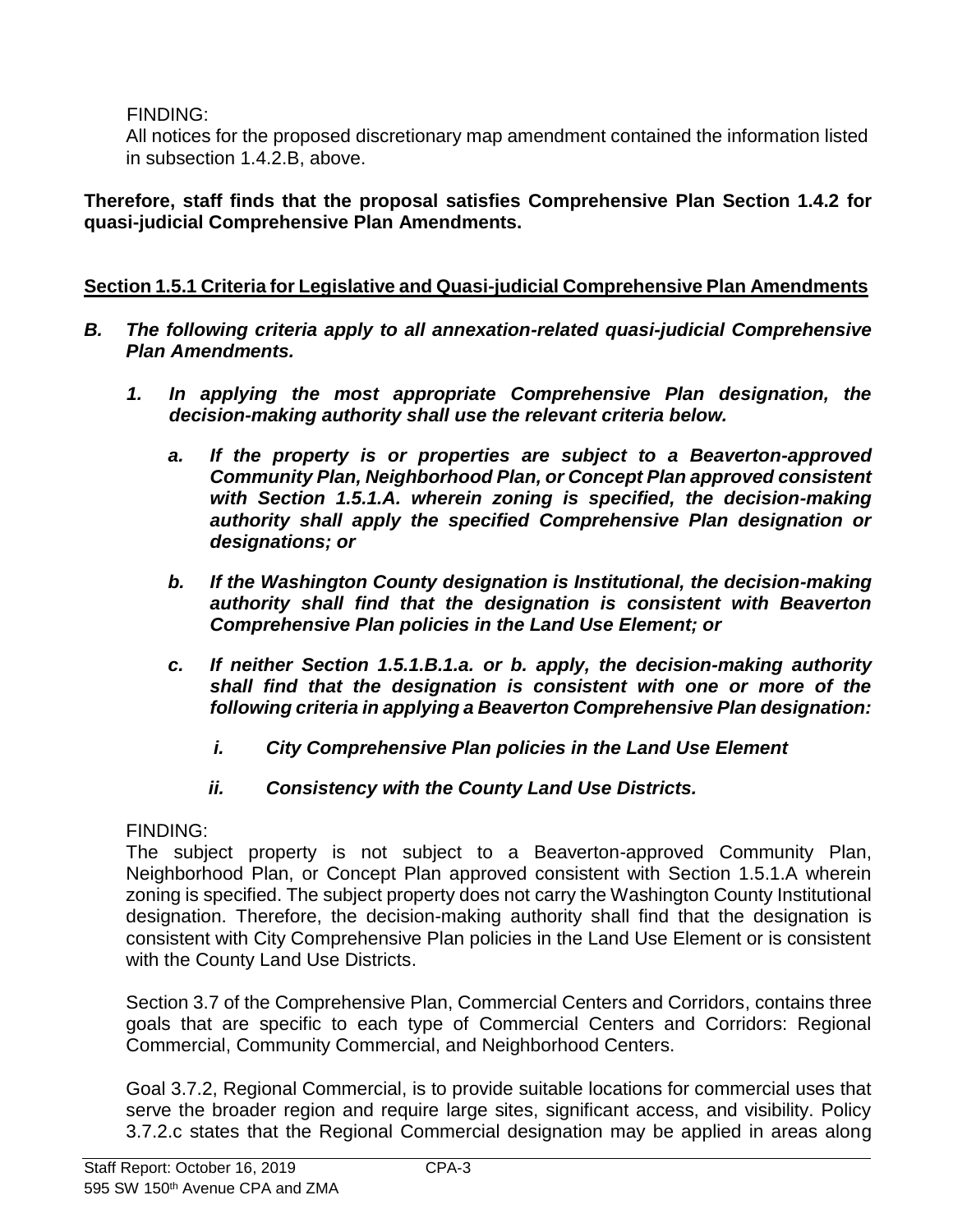highways and major arterials with high visibility and auto accessibility. The subject property is not a large site and it does not have significant access and visibility. It fronts SW 150<sup>th</sup> Avenue, which is classified as a neighborhood route in the Transportation System Plan (TSP). Neighborhood routes provide connectivity to collectors and arterials. The subject site is approximately 140 feet north of SW Walker Road, which is classified as an arterial in the TSP; but because the subject site does not have any frontage on SW Walker Road and the abutting and adjacent corner properties that do have frontage on SW Walker Road are designated Neighborhood Centers, the Regional Commercial designation is not the most consistent with Comprehensive Plan policies for the subject site. Additionally, the subject site is surrounded by properties designated high density residential on three sides and none of the Regional Commercial policies discuss compatibility with nearby residential properties.

Goal 3.7.3, Community Commercial, is to provide for commercial services that serve the surrounding community, with limited auto-oriented uses. Policy 3.7.3.f states that the Community Commercial designation may be applied in areas along arterial roads with relatively high visibility and auto accessibility that also provide pedestrian, bicycle, and/or transit connections to the surrounding community. As stated above, the subject site does not have any frontage on SW Walker Road, an arterial, and the abutting and adjacent corner properties that do have frontage on SW Walker Road are designated Neighborhood Centers, so the Community Commercial designation is not the most consistent with Comprehensive Plan policies for the subject site. Additionally, while Policy 3.7.3.d recognizes the need to address potential issues related to compatibility of commercial uses with adjacent housing, the policies do not use adjacent residential zones as a locational criterion.

Goal 3.7.4, Neighborhood Centers, is to provide opportunities for small-scale commercial development that serves adjacent neighborhoods. Policy 3.7.4.f states that the Neighborhood Centers designation may be applied in areas that include existing small-scale commercial and neighborhood-serving uses, provide a transition between more intensive commercial or mixed use designations and Neighborhood Residential designations, or are along collector or arterial roads adjacent to Medium and/or High Density Neighborhoods that lack commercial services. The subject site is in an area that includes existing smallscale commercial uses. The site abuts a property designated Neighborhood Centers to the south; abuts properties designated Washington County R-15, a multi-dwelling residential zone, to the north and west; and is across SW 150<sup>th</sup> Avenue from properties designated Medium Density Residential, one of the Neighborhood Residential designations.

For these reasons, staff finds that applying the Neighborhood Centers land use designation is consistent with City Comprehensive Plan policies in the Land Use Element.

The Neighborhood Centers land use designation is also consistent with Washington County's General Commercial district because the County General Commercial designation allows a range of commercial uses and the Neighborhood Centers land use designation includes a zoning district, Neighborhood Service, which allows a range of commercial uses. It remains consistent even though the General Commercial designation allows for more intensive commercial uses than are allowable in the commercial zone that is implemented by the Neighborhood Centers land use designation. As described above, the Neighborhood Centers land use designation also is the most appropriate for the site size and context.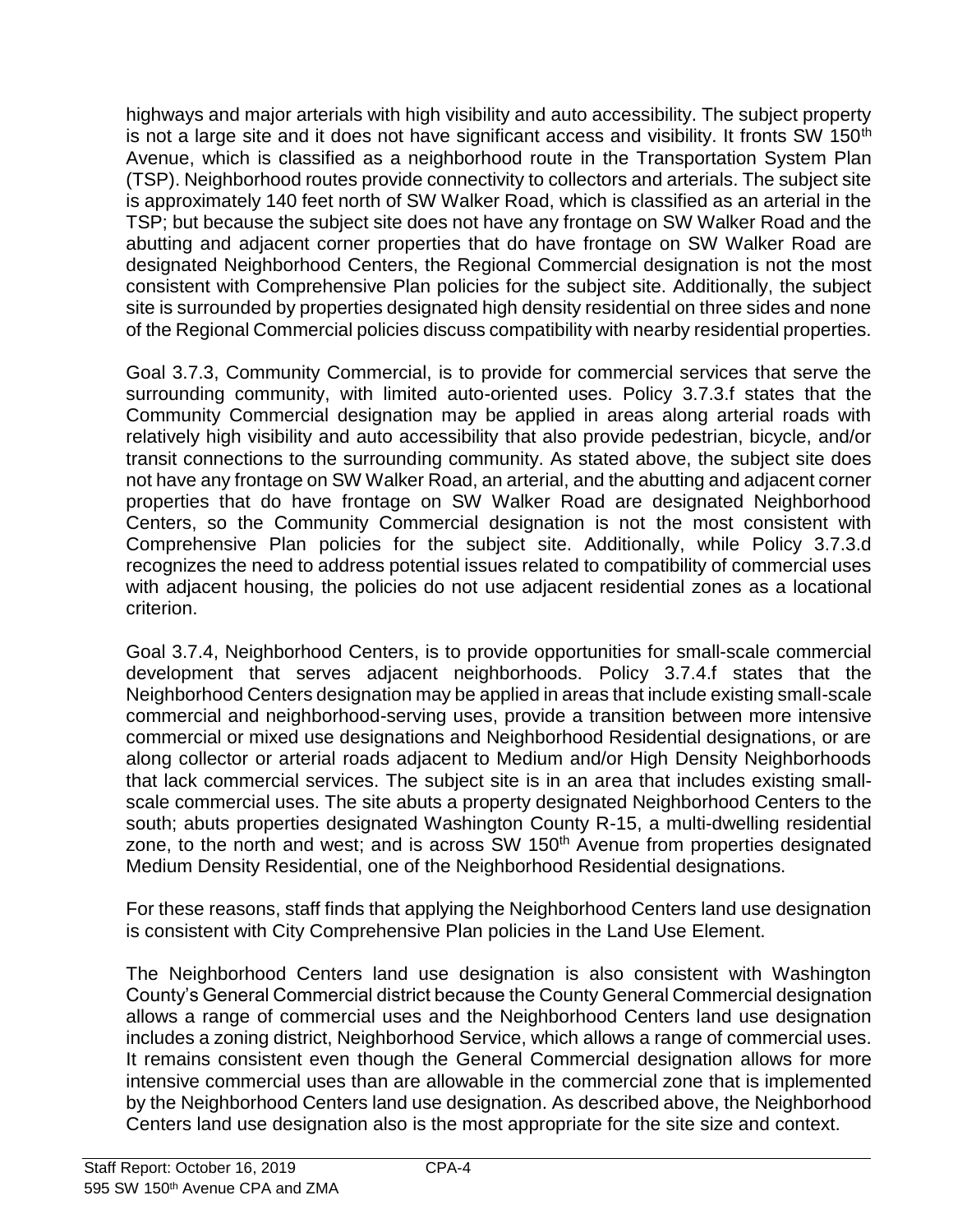**Therefore, staff finds that the proposal satisfies Comprehensive Plan Section 1.5.1.B. for annexation-related quasi-judicial Comprehensive Plan Amendments.**

## **Other Applicable Approval Criteria**

As a post-acknowledgement plan amendment to the City's Comprehensive Plan Land Use Map, the proposed comprehensive plan map amendment is subject to ORS 197.175(1), which requires the City to demonstrate that the proposal is consistent with the relevant Statewide Planning Goals. Staff has determined that Goal 2 is applicable.

## *Goal 2: Land Use Planning – To establish a land use planning process and policy framework as a basis for all decisions and actions related to use of land and to assure an adequate factual base for such decisions and actions.*

Beaverton's Comprehensive Plan contains procedures for applying Comprehensive Plan land use designations and policies regarding use of land in the Plan's Land Use Element. The Comprehensive Plan has been found to be consistent with the Metro Urban Growth Management Functional Plan and Oregon's Statewide Planning Goals and it has been acknowledged by the Land Conservation and Development Commission.

Changes to the Comprehensive Plan Land Use Map require a Type 3 process, which includes noticing and a comment period prior to an initial public hearing before the Planning Commission. The hearing is open to the public and testimony, if any, will be received. At the conclusion of the hearing, the Planning Commission can continue the hearing to a later date, keep the record open for more information, or make a recommendation to the City Council, which is the ultimate decision-making authority for annexation-related discretionary Comprehensive Plan amendments.

Consistent with procedures outlined in the Beaverton Comprehensive Plan, notice of the initial hearing for the proposed discretionary map amendment was provided to DLCD on September 18, 2019, which was 35 days prior to the initial hearing. A copy of the DLCD notice was mailed that same day to Metro, Washington County, the Chair of the Five Oaks/Triple Creek NAC, the Chair of Community Participation Organization 1, and the Chair of the Beaverton Committee for Community Involvement. Notice was published in the Beaverton Valley Times on September 26, 2019, which was 27 days prior to the initial hearing. Notice was mailed to the required parties, posted at City Hall and the City Library, and placed on the City's website on September 26, 2019, which was 27 days prior to the initial hearing. Staff finds that the City has provided adequate notice and opportunity for public involvement for the proposed comprehensive plan amendment and public hearing.

Copies of the staff report and exhibits are made available to the public at least seven days prior to the Planning Commission hearing for review. Prior to the adoption of the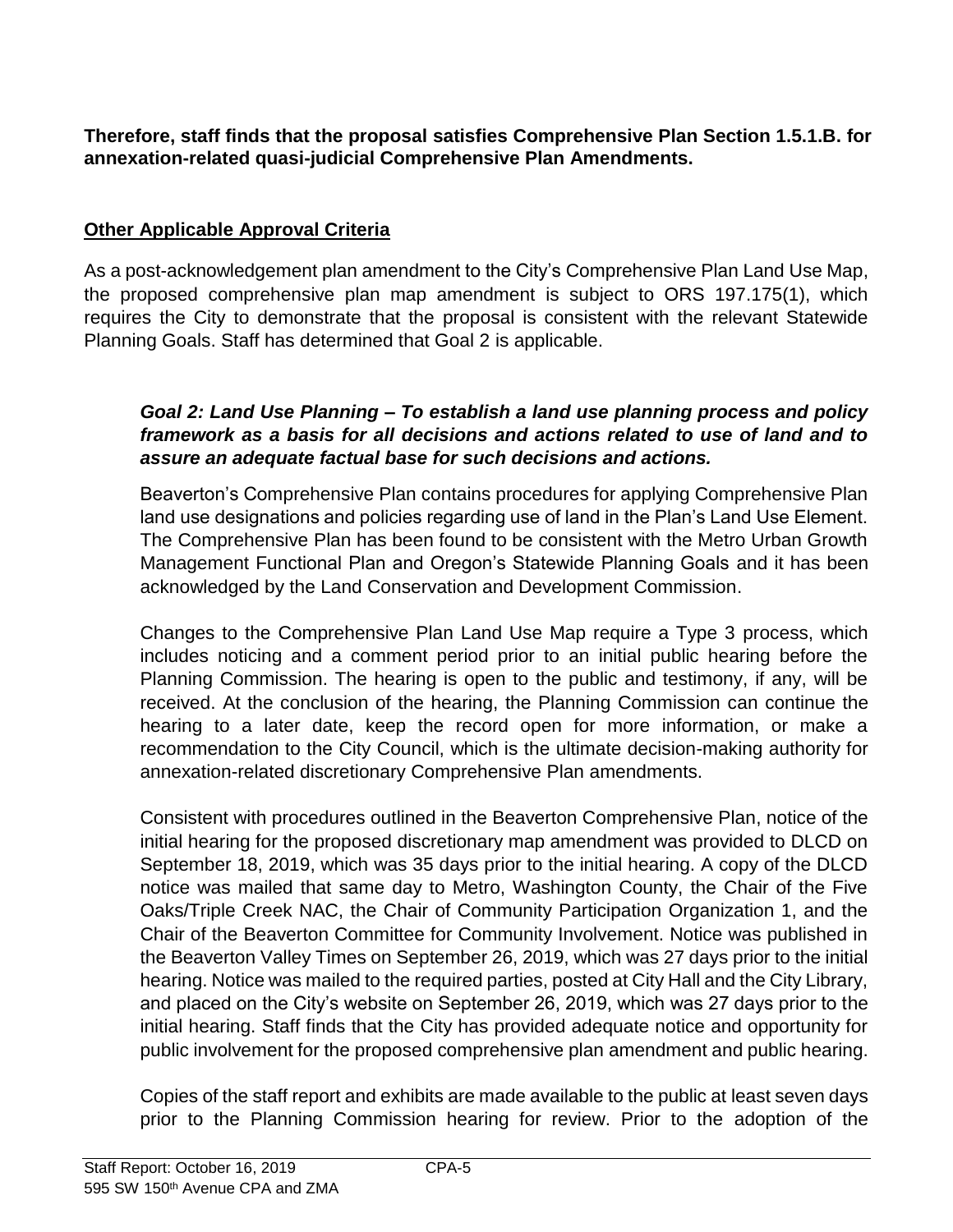Comprehensive Plan amendment, the City Council will consider all the evidence in the record, including any public testimony provided at the Planning Commission hearing and any recommended changes to the proposal. Staff finds that the proposed Comprehensive Plan amendment has followed the established process and framework. Furthermore, staff finds that the findings contained within Attachment A of this report establish an adequate factual base for any decision on this proposal.

### **For these reasons, staff finds that the proposal is consistent with all relevant Statewide Planning Goals.**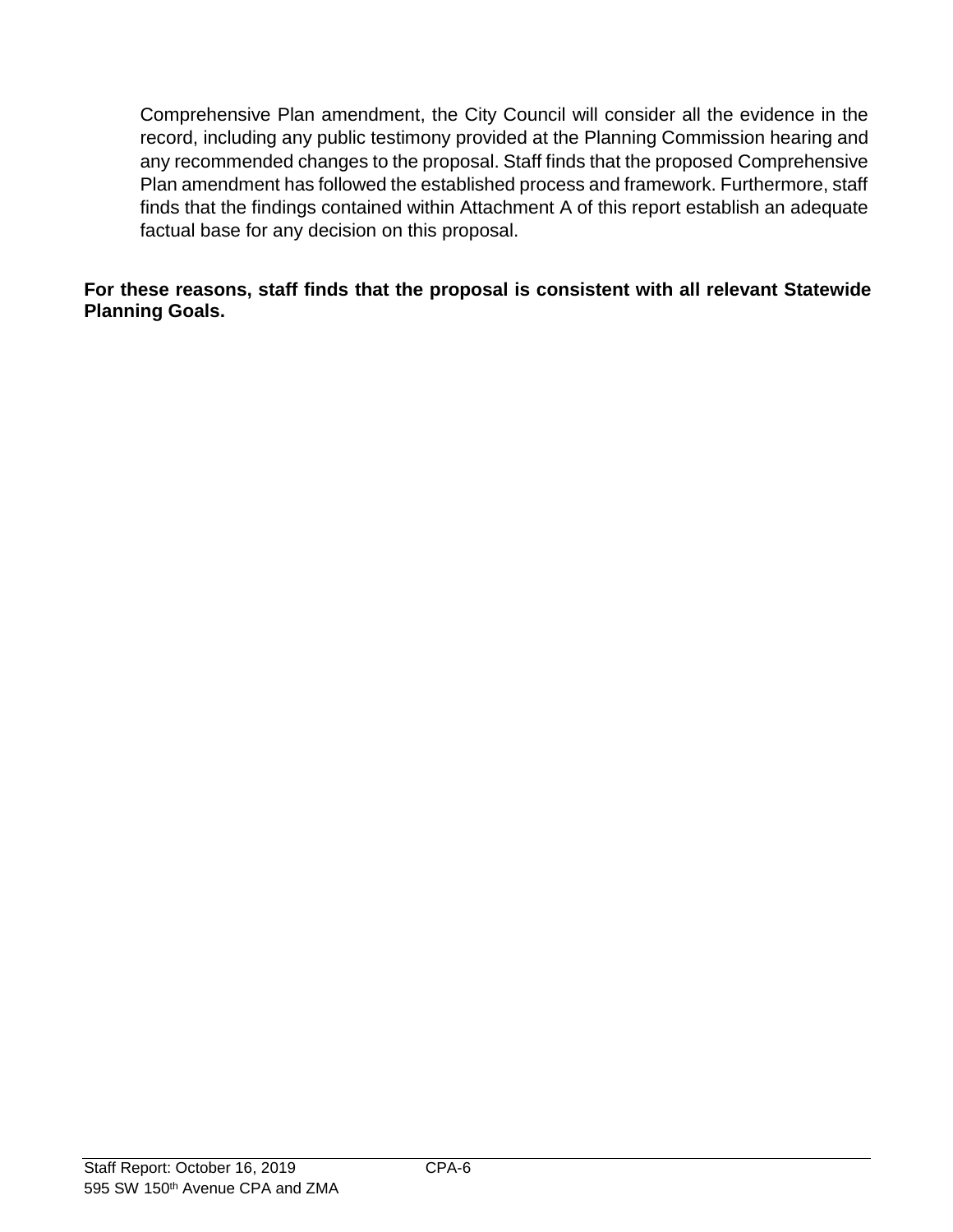#### **ZMA2019-0005 ANALYSIS AND FINDINGS FOR ZONING MAP AMENDMENT APPROVAL**

### **Section 40.97.15.4.C Discretionary Annexation-Related Zoning Map Amendment Approval Criteria**

*In order to approve a Discretionary Annexation-Related Zoning Map Amendment application, the decision-making authority shall make findings of fact based on evidence provided by the applicant demonstrating that the following criteria are satisfied:*

### *1. The proposal satisfies the threshold requirements for a Discretionary Annexation-Related Zoning Map Amendment application.*

### FINDING:

The proposal meets threshold:

*1. The change of zoning to a City zoning designation as a result of annexation of land into the City consistent with 10.40.3.B.*

**Therefore, staff finds that the proposal meets the approval criterion.**

*2. All City application fees related to the application under consideration by the decision-making authority have been submitted.*

## FINDING:

There is no fee associated with a Discretionary Annexation-Related Zoning Map Amendment application.

**Therefore, staff finds that the proposal meets the approval criterion.**

- *3. In applying the most appropriate zoning, the decision-making authority shall use the relevant criteria below.*
	- *a. If the property is or properties are subject to a Beaverton-approved Community Plan, Neighborhood Plan, or Concept Plan wherein the zoning is specified, the decision-making authority shall apply the specified zoning district or districts.*
	- *b. If the Washington County designation is Institutional, the decision-making authority shall at its discretion consider one or more of the following criteria in applying a Beaverton zoning district:*
		- *i. Existing or planned use of the property.*
		- *ii. Zoning allowed in the most appropriate Beaverton Comprehensive Plan designation.*
		- *iii. Zoning on adjacent properties.*
		- *iv. Uses on adjacent properties.*
	- *c. If neither Section 40.97.15.C.3.a. nor b. apply, the decision-making authority shall consider the following criteria:*
		- *i. City zoning districts allowed by the City Comprehensive Plan designation*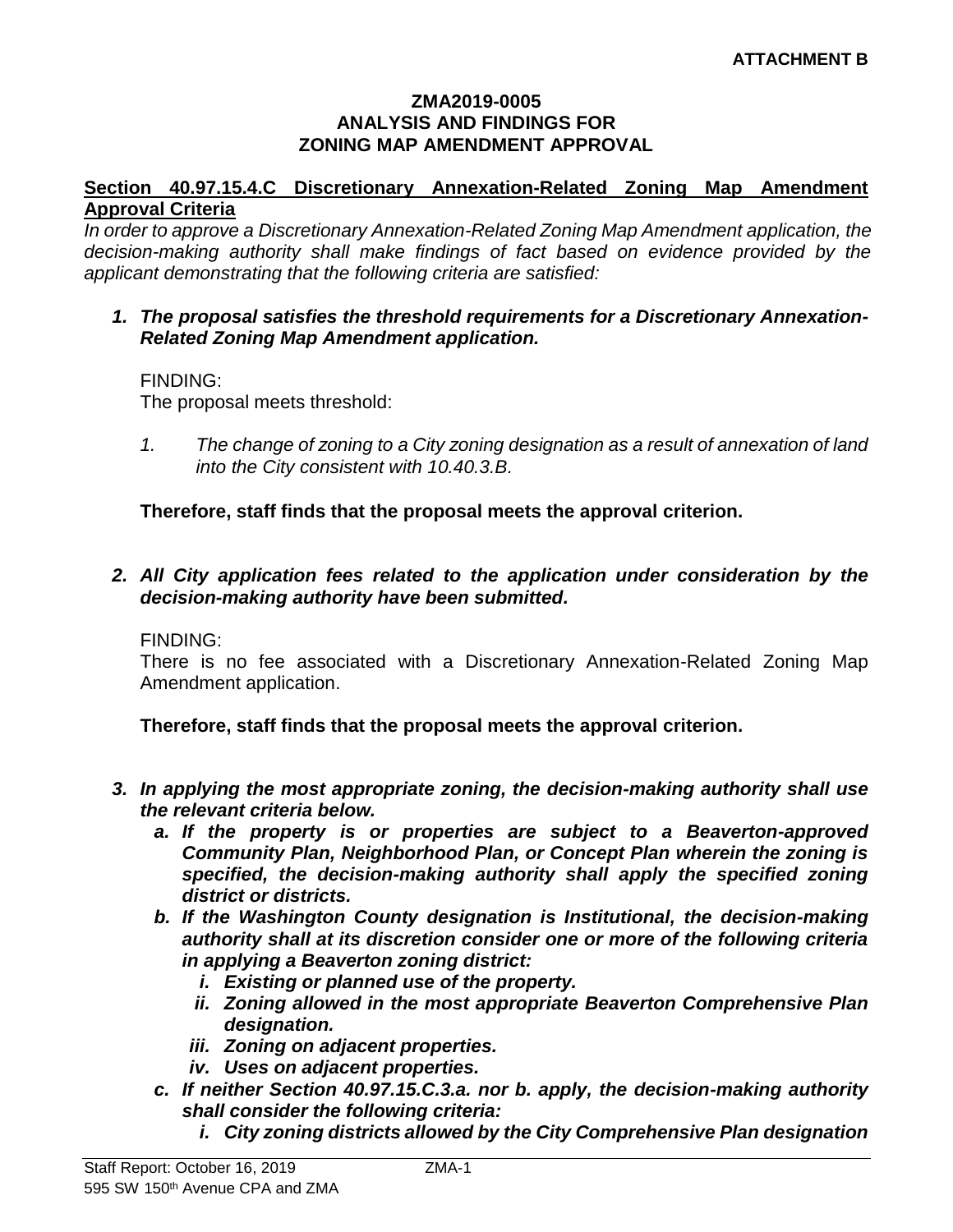*to be applied to the property or properties.* 

- *ii. How closely the proposed City zone corresponds to the County designation in allowed uses, minimum and/or maximum density, and/or floor area ratio minimum and/or maximum.*
- *iii. Other relevant County and City zone/designation purpose statements or site development standards as determined by the decision-making body.*

### FINDING:

The subject property is not subject to a Beaverton-approved Community Plan, Neighborhood Plan, or Concept Plan wherein zoning is specified. The subject property does not carry the Washington County Institutional designation. Therefore, the decisionmaking authority shall consider the criteria in Section 40.97.15.C.3.c.

Staff has proposed that the Neighborhood Centers land use designation be applied to the subject site. According to the Comprehensive Plan and Zoning District Matrix found in Chapter 3 of the Comprehensive Plan, the Neighborhood Centers comprehensive plan designation has three implementing zoning districts:

- Neighborhood Service,
- R2 Residential Urban Medium Density, and
- R4 Residential Urban Medium Density.

Of the three implementing zoning districts, the Neighborhood Service zone most closely corresponds to the Washington County General Commercial designation. The Neighborhood Service zone is the only implementing zone that allows commercial uses also allowed in the County's General Commercial designation. The following table summarizes the commercial uses that are Permitted (P), allowed with a Conditional Use (C). or Prohibited (N) in the Neighborhood Service zone compared to the commercial uses permitted through Type I or II procedures (P) or prohibited (N) in the General Commercial designation.

| Use                            | <b>Neighborhood Service</b><br>zone | <b>General Commercial</b><br>designation |
|--------------------------------|-------------------------------------|------------------------------------------|
| Animal Care, Major             | С                                   | P                                        |
| Animal Care, Minor             | P                                   | P                                        |
| Hospitals                      | C                                   | C                                        |
| <b>Childcare Facilities</b>    | С                                   | N                                        |
| Eating and Drinking            | P                                   | P                                        |
| <b>Establishments</b>          |                                     |                                          |
| <b>Financial Institutions</b>  | P                                   | N                                        |
| Live/Work Uses                 | P                                   | N                                        |
| Office                         | P                                   | N                                        |
| Parking as a Principal Use     | N                                   | Р                                        |
| <b>Retail Trade</b>            | P                                   | Р                                        |
| Marijuana Dispensary           | N                                   | P                                        |
| Service Business /             | P                                   | P                                        |
| <b>Professional Services</b>   |                                     |                                          |
| <b>Self-Storage Facilities</b> | N                                   | P                                        |
| <b>Storage Yards</b>           | N                                   | P                                        |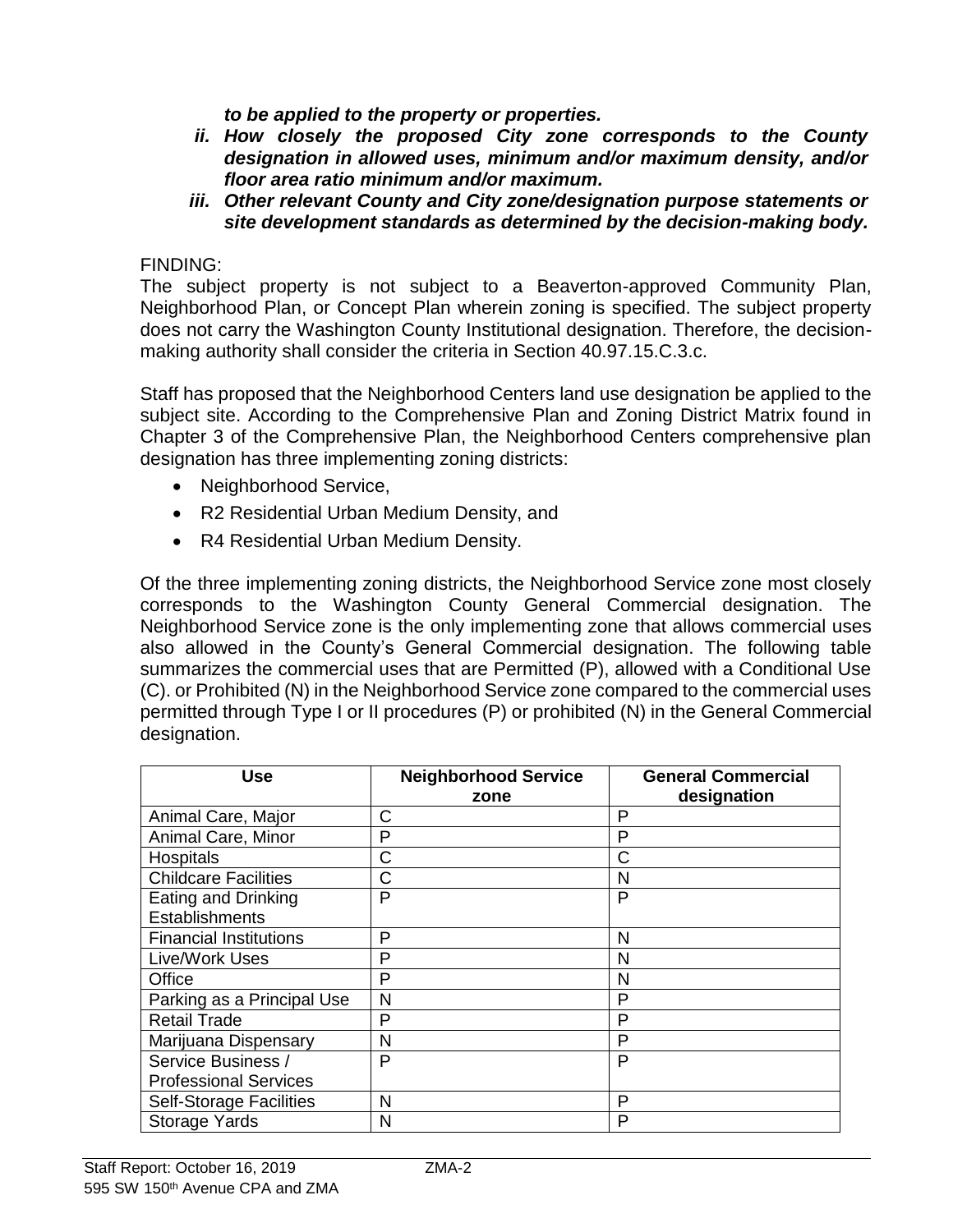| Use                              | <b>Neighborhood Service</b> | <b>General Commercial</b> |
|----------------------------------|-----------------------------|---------------------------|
|                                  | zone                        | designation               |
| <b>Temporary Living Quarters</b> | N                           | D                         |
| Automotive Service, Major        | C                           | D                         |
| Automotive Service, Minor        | C                           | P                         |
| <b>Bulk Fuel Dealerships</b>     | C                           | D                         |
| <b>Vehicle Sales or Lease</b>    | N                           | D                         |
| <b>Vehicle Rental</b>            | N                           | ח                         |
| Drive-Up Window Facilities       | P                           | D                         |
| Food Cart Pods                   | n                           | P                         |

Where the allowed uses differ between the Neighborhood Service zone and General Commercial designation, the uses allowed in the Neighborhood Service zone are more consistent with the size and location of the subject property.

The Neighborhood Service zone does not have a minimum or maximum density or floor area ratio. The General Commercial designation also does not have density or floor area ratio minimums or maximums.

The maximum building height in the General Commercial designation is 65 feet while the maximum building height in the Neighborhood Service zone is 35 feet. It is important to note that the maximum height of the other three Beaverton commercial zones is usually 60 feet, except that the maximum building height of any building within 100 feet of a residentially zoned property is 35 feet, which matches the height standard of the Neighborhood Service zone. The vast majority of the subject site is within 100 feet of a residentially zoned property, so it would be difficult to construct a building on the subject site that would not be limited to 35 feet high.

The purpose statement of the Neighborhood Service zone is to provide minimal areas of service and convenience uses to meet the frequent needs of nearby residents. The purpose statement of the General Commercial designation is to provide for commercial land to serve the traveling public and to provide for commercial uses which require large sites and a high degree of visibility. While the purpose statement of the General Commercial designation is more intensive than that of the Neighborhood Service zone, both emphasize commercial uses, which are only allowed in Neighborhood Service zones and not the R2 or R4 zones that also implement the Neighborhood Centers land use.

For these reasons, staff finds that the most appropriate zone for the subject site is Neighborhood Service.

## **Therefore, staff finds that the proposal meets the approval criterion.**

### *4. Applications and documents related to the request, which will require further City approval, have been submitted to the City in the proper sequence.*

### FINDING:

The Zoning Map Amendment application is being reviewed concurrently with the Comprehensive Plan Map Amendment application and separate annexation petition. The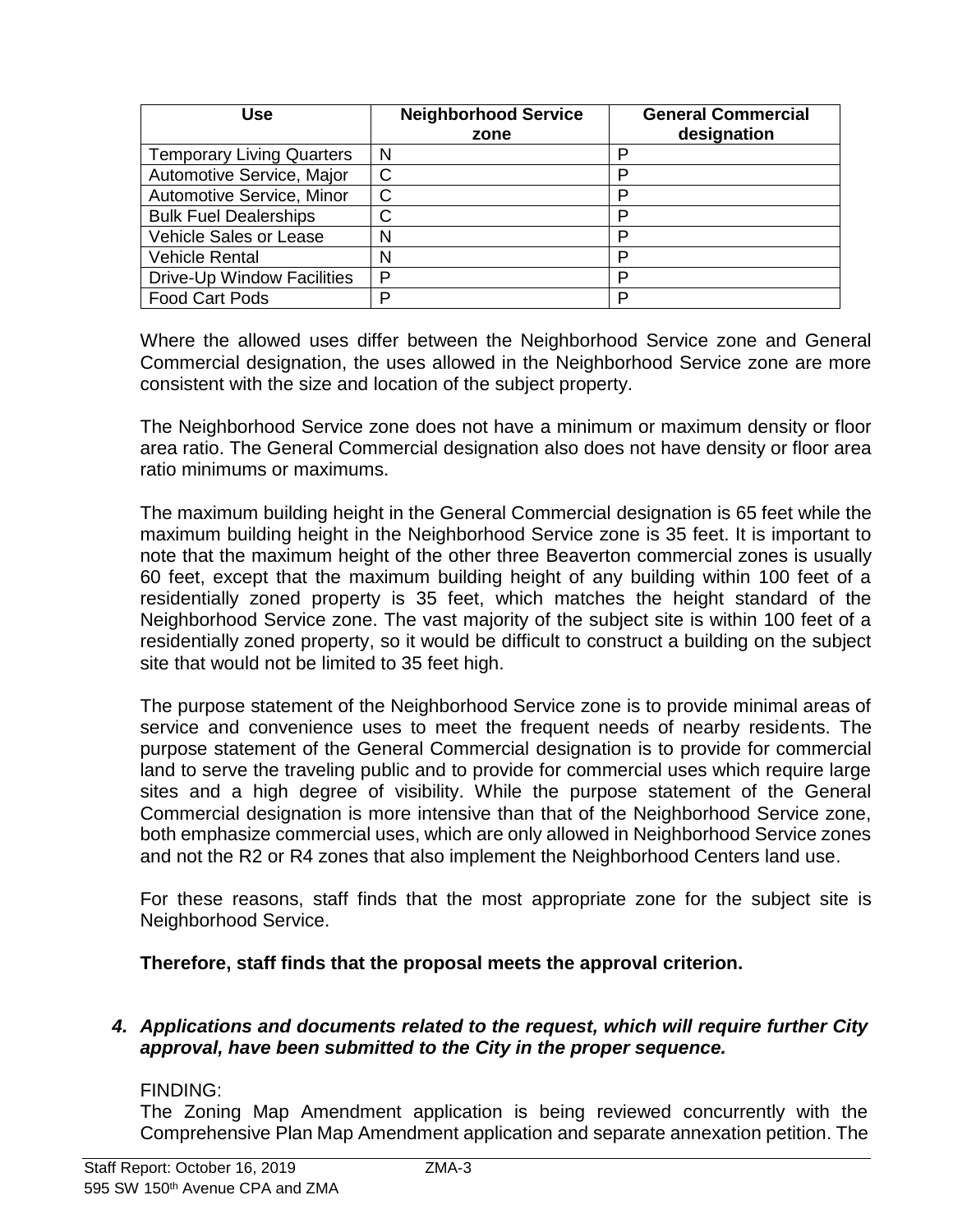request will not require additional applications or documents.

# **Therefore, staff finds that the proposal meets the approval criterion.**